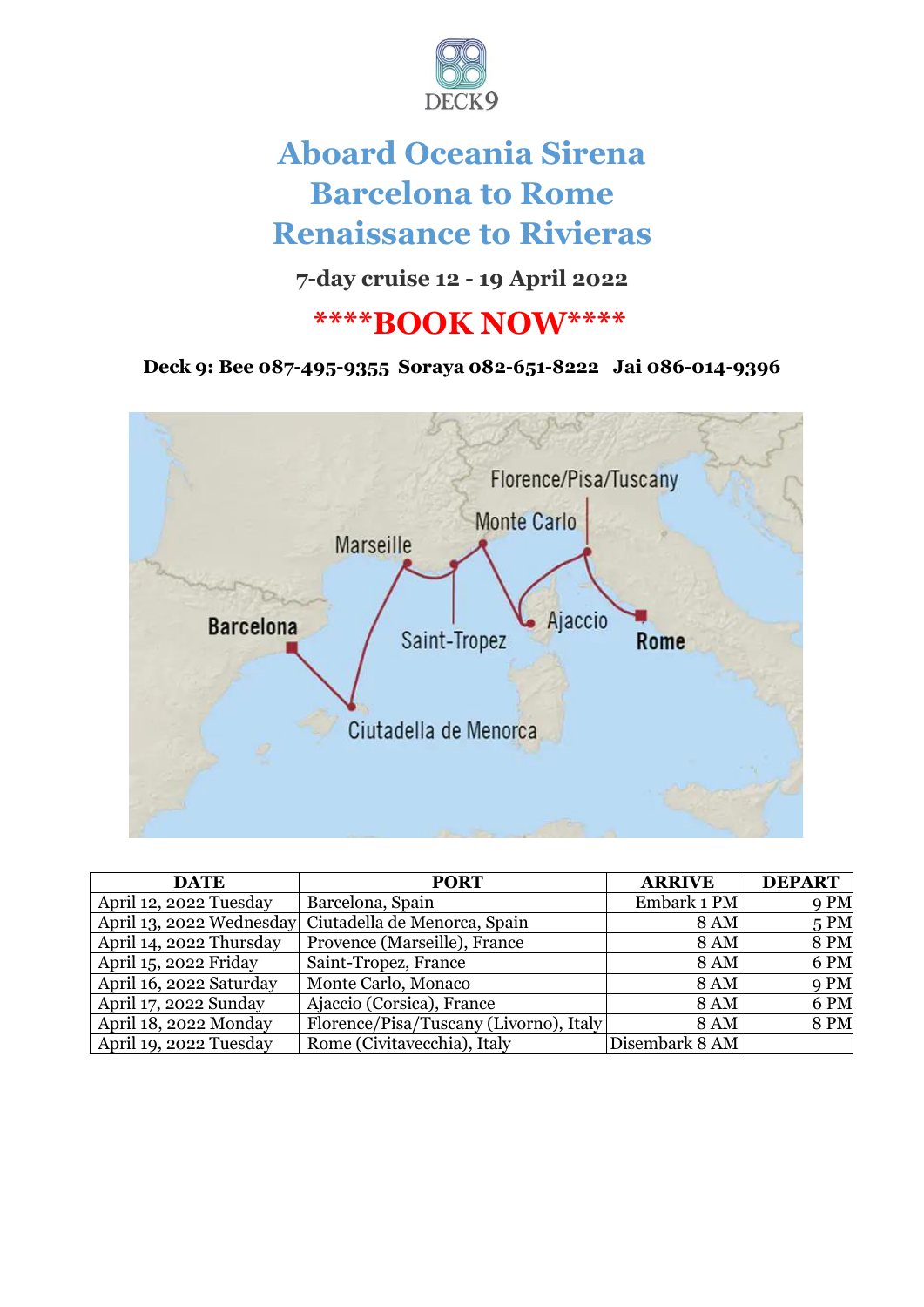

#### **BARCELONA, SPAIN**

Day 1: Tuesday, April 12, 2022



Visit the magnificent Gothic cathedral and the amazing La Sagrada Familia, Antoni Gaudí's unfinished masterpiece. Enjoy the lovely Montjuic Gardens, Gaudí's other fabulous structures, the charming squares of the old Gothic Quarter and the Ramblas, Barcelona's famed downtown promenade. Or visit beautiful Montserrat and its monastery in a breathtaking setting high in the mountains.

#### **CIUTADELLA DE MENORCA, SPAIN**

Day 2: Wednesday, April 13, 2022



In contrast to the more hopping Balearic Islands driven by the thumping bass of lively nightclubs, you'll immediately notice that the rhythm of life on Menorca is reflected in gentle waves lapping at powdery sands. As you explore Ciutadella's cathedrals, castles and prehistoric villages that tell the story of many occupiers over the years, you'll understand why so many armies fought to call this place home. But

Menorca's exquisite beaches, dunes, caves and wetlands truly set the island apart – and earned it a UNESCO Biosphere Reserve designation.

# **PROVENCE (MARSEILLE). FRANCE**

Day 3: Thursday, April 14, 2022



See the sights and enjoy the views of historic old Marseille and visit the charming fishing port of Cassis. Or venture into the celebrated Provençal countryside with its fields of lavender and sunflowers. Explore lovely Aix or stroll through Avignon and its Papal Palace and the hilltop village of Les Baux.

**SAINT-TROPEZ, FRANCE** Day 4: Friday, April 15, 2022



Beyond the port, enjoy the exquisite hilly Provençal countryside and its charming villages with their narrow stepped streets, lovely churches and stunning scenic views. Visit a local winery or take a drive along the rugged coast and revel in the wonderful views of the beaches.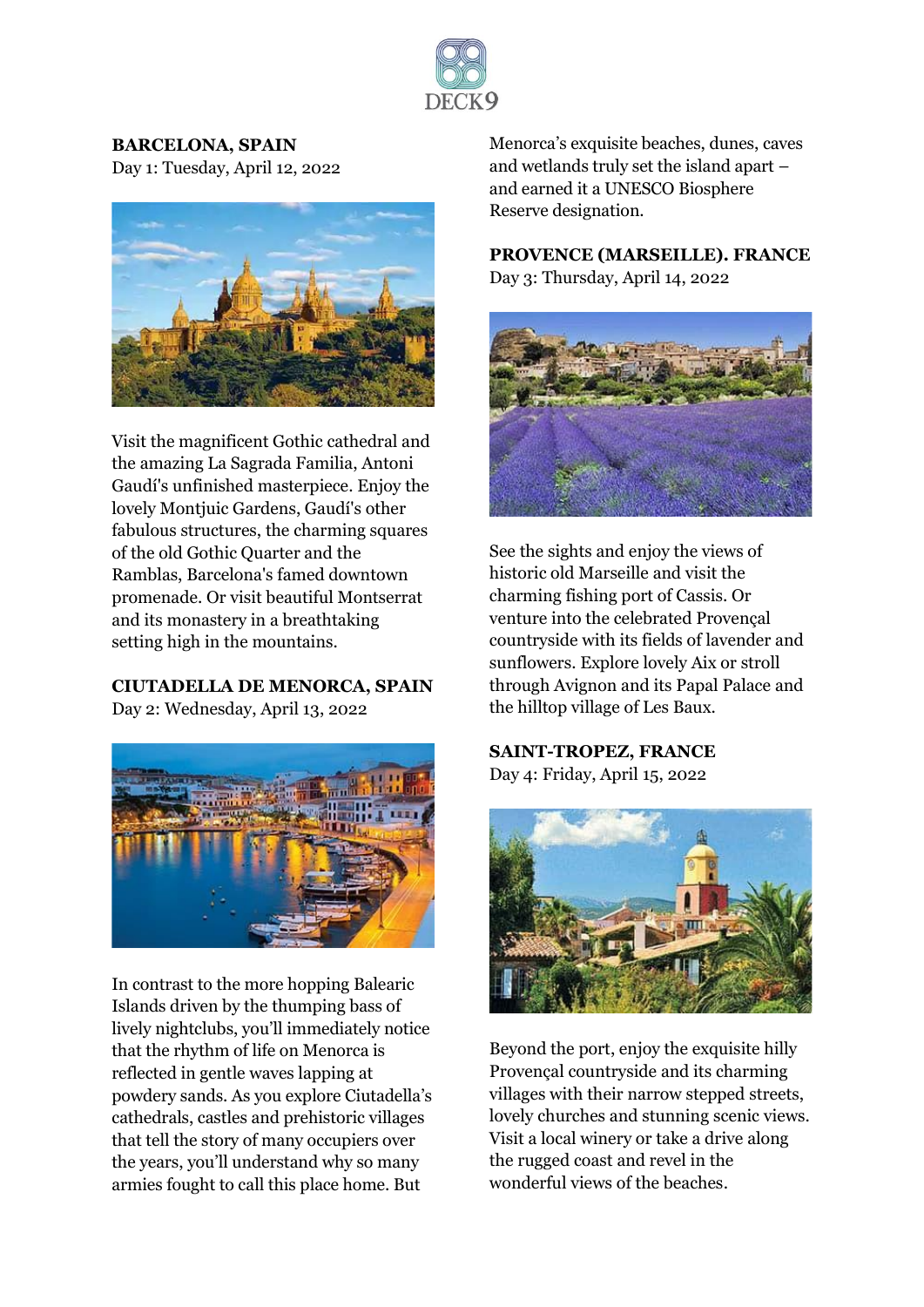

# **MONTE CARLO, MONACO**

Day 5: Saturday, April 16, 2022



Drive along the famous Grand Corniche with its stunning views of Monaco and the Old City; then stroll through this marvelous quarter and its pink Grimaldi Palace. And don't forget the Casino. Explore the wonderful old villages along the Côte d'Azur from Nice to medieval Eze or Cannes, Grasse and lovely St. Paul de Vence - each one a jewel to be savored.

**AJACCIO (CORSICA), FRANCE** Day 6: Sunday, April 17, 2022



Stroll through the narrow streets of Napoleon's birthplace, visit the bustling, colorful market, browse in the shops and see the cathedral where he was baptized. Relax in shady Place Foch beside a bubbling fountain and Napoleon's statue. Or discover the stunning, rugged Corsican countryside and its famous aromatic maquis shrubs and oak trees. Admire the superb views and the impressive Prunelli Gorges.

### **FLORENCE/PISA/ TUSCANY (LIVORNO), ITALY**

Day 7: Monday, April 18, 2022



Spend a glorious day amidst the fabled architecture of this Renaissance city. See the Duomo with Brunelleschi's dome, the famous baptistry, Michelangelo's magnificent David, the bridge over the Arno and the astonishing Uffizi Gallery. Find leather goods, lingerie, gold jewelry, Florentine mosaic, lace, marbled paper items, antiques and fine art. Dining: Savor the prosciutto, pecorino cheese and infinite variety of breads, cakes and salamis.

#### **ROME (CIVITAVECCHIA), ITALY**

Day 8: Tuesday, April 19, 2022



Travel to Rome and revel in the magnificent monuments, from the ancient Roman Forum and Coliseum to the splendor of St. Peter's Basilica with Michelangelo's Pietà and his breathtaking frescoes in the Sistine Chapel. Or enjoy a drive through the lush farmlands of the Roman countryside to lovely medieval Castelgandolfo.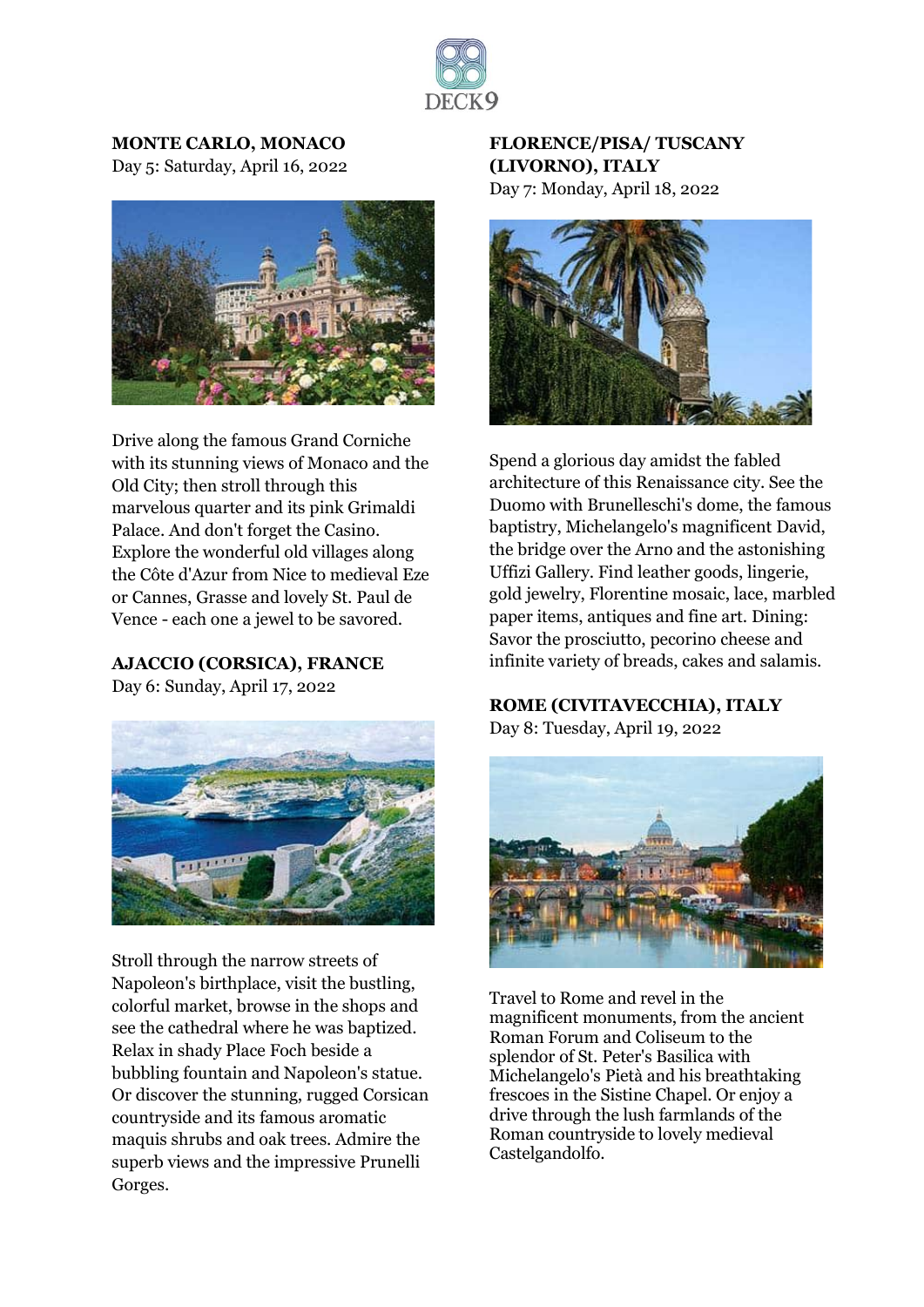

#### **OCEANIA SIRENA**

Tonnage: 30,277 Re-Inspiration Dates : 2019 Decks: 16 Guest capacity: 684









**Rooms & Fares (as of 30 March 2021)**

| <b>CATEGORY</b> | <b>DESCRIPTION</b>             | <b>BROCHURE</b><br><b>FARE</b> | <b>PROMOTIONAL</b><br><b>FARE</b> |                | <b>AVAILABILITY</b> |
|-----------------|--------------------------------|--------------------------------|-----------------------------------|----------------|---------------------|
|                 |                                |                                |                                   |                |                     |
|                 |                                |                                | <b>GUEST1</b>                     | <b>GUEST 2</b> |                     |
| <b>OS</b>       | Owner's Suite 185 sqm          | \$8,699                        | \$6,199                           | \$6,199        | <b>AVAILABLE</b>    |
| VS              | Vista Suite 111 -140 sqm       | \$7,899                        | \$5,399                           | \$5,399        | <b>WAIT LIST</b>    |
| PH <sub>1</sub> | Penthouse Suite 29 sqm         | \$6,399                        | \$3,899                           | \$3,899        | <b>WAIT LIST</b>    |
| PH2             | Penthouse Suite 29 sqm         | \$6,249                        | \$3,749                           | \$3,749        | <b>WAIT LIST</b>    |
| PH <sub>3</sub> | Penthouse Suite 29 sqm         | \$6,099                        | \$3,599                           | \$3,599        | <b>WAIT LIST</b>    |
| A1              | Concierge Level Veranda 20 sqm | \$5,599                        | \$3,099                           | \$3,099        | <b>AVAILABLE</b>    |
| A <sub>2</sub>  | Concierge Level Veranda 20 sqm | \$5,499                        | \$2,999                           | \$2,999        | <b>AVAILABLE</b>    |
| A3              | Concierge Level Veranda 20 sqm | \$5,399                        | \$2,899                           | \$2,899        | <b>AVAILABLE</b>    |
| B <sub>1</sub>  | Veranda Stateroom 20 sqm       | \$5,249                        | \$2,749                           | \$2,749        | <b>AVAILABLE</b>    |
| B <sub>2</sub>  | Veranda Stateroom 22 sqm       | $\frac{6}{5,149}$              | \$2,649                           | \$2,649        | <b>WAIT LIST</b>    |
| C <sub>1</sub>  | Deluxe Ocean View 15 sqm       | <del>\$4,499</del>             | \$1,999                           | \$1,999        | <b>AVAILABLE</b>    |
| C <sub>2</sub>  | Deluxe Ocean View 15 sqm       | \$4,399                        | \$1,899                           | \$1,899        | <b>AVAILABLE</b>    |

*Price and availability are subjected to change without notice.*